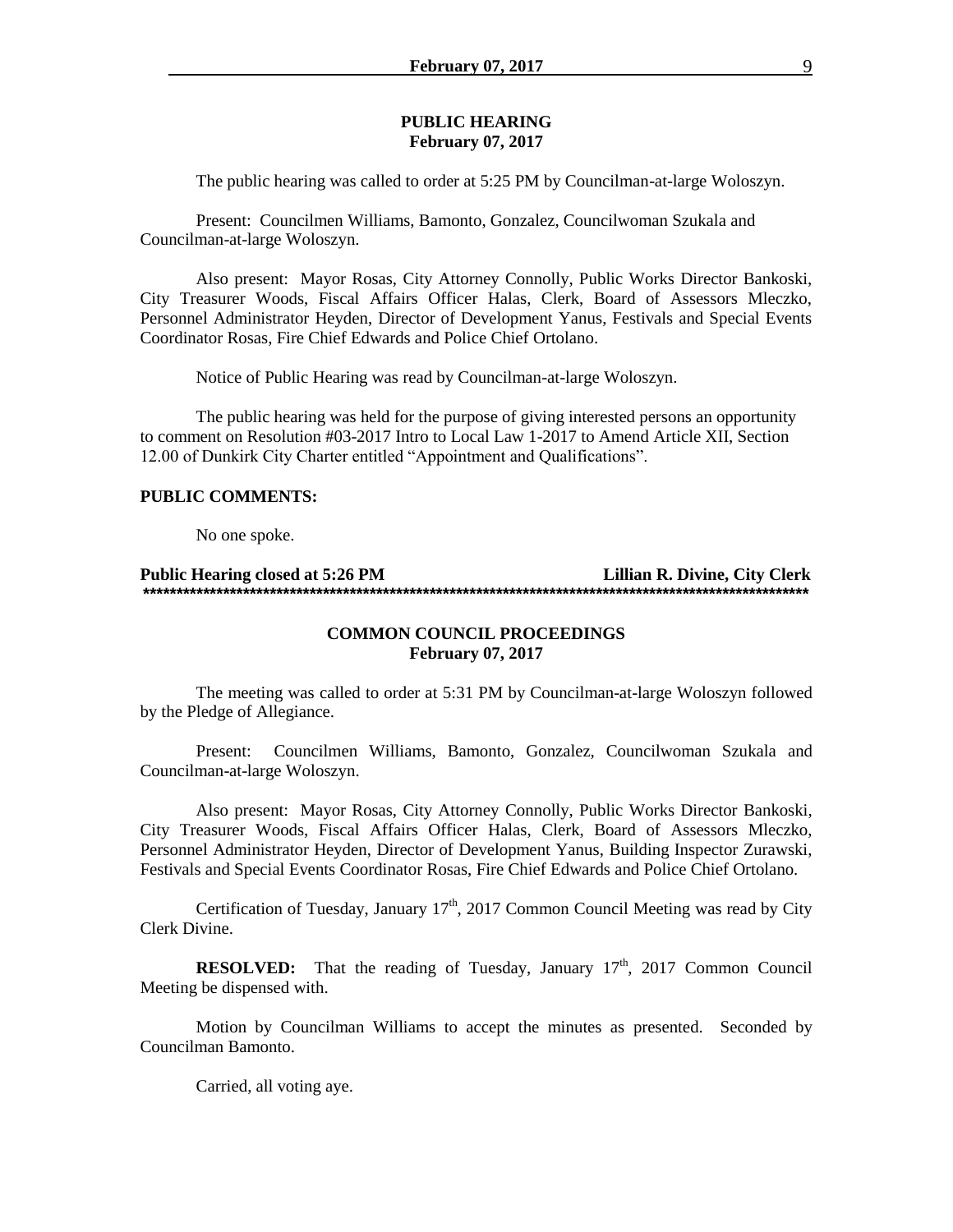#### **PUBLIC COMMENTS:**

Mike Civiletto, 138 Ruggles Street, CAC Chairman, advised that the CAC will not be having their meeting this week Wednesday as their Certified Local Government Meeting will be held at STEL instead and inquired as to who needs to be notified should the City Businesses not maintain their sidewalks during snow storms.

Public Works Director Bankoski advised that the Public Works Department does not monitor businesses but that if he sees anything to feel free to contact his office and let him know.

Mike Civiletto, CAC Chairman, inquired as to the status of the Rose Floramo Rental Agreement and advised that his group is looking for some guidance for the enclosure of the Whispering Giant.

Public Works Director Bankoski asked Mr. Civiletto to stop by the Public Works Department as his office has some tentative plans on file.

Councilman-at-large Woloszyn asked Mr. Civiletto to provide Council with a copy of the Agreement mentioned.

#### **COMMUNICATIONS FROM THE MAYOR INCLUDING DISAPPROVAL MESSAGES:**

Communication from Robert Harris resigning as City Historian.

Received and filed.

Communication from Mayor Rosas appointing Diane Andrasik to the position of Dunkirk City Historian, Daniel Uszacki to the Zoning Board of Appeals and Brett Lancaster to the City of Dunkirk Assessment Review Board effective February 08, 2017.

Received and filed.

Mayor Rosas thanked everyone for attending the State of the City Address, advised that he will be attending the Conference of Mayors in Albany next week and read a letter of appreciation that was addressed to himself as well as Building Inspector Zurawski from Betty Tell of 714 Main Street.

Mayor Rosas advised there will be an informational meeting on Wednesday, February  $8<sup>th</sup>$ at STEL on 715 Central Avenue for the Certified Local Government Standards as well as provided details on what the Certified Local Government entails and that City Clerk Divine submitted a letter of resignation and will be filling a vacant Civil Service position in the City Clerk's Office and that is the reason for the vacancy of the City Clerk position.

#### **COMMUNICATIONS FROM THE PUBLIC AND PETITIONS:**

Communication from City Clerk Divine appointing Pamela Begier as Deputy City Clerk and Deputy Registrar of Vital Statistics effective February 08, 2017.

Received and filed.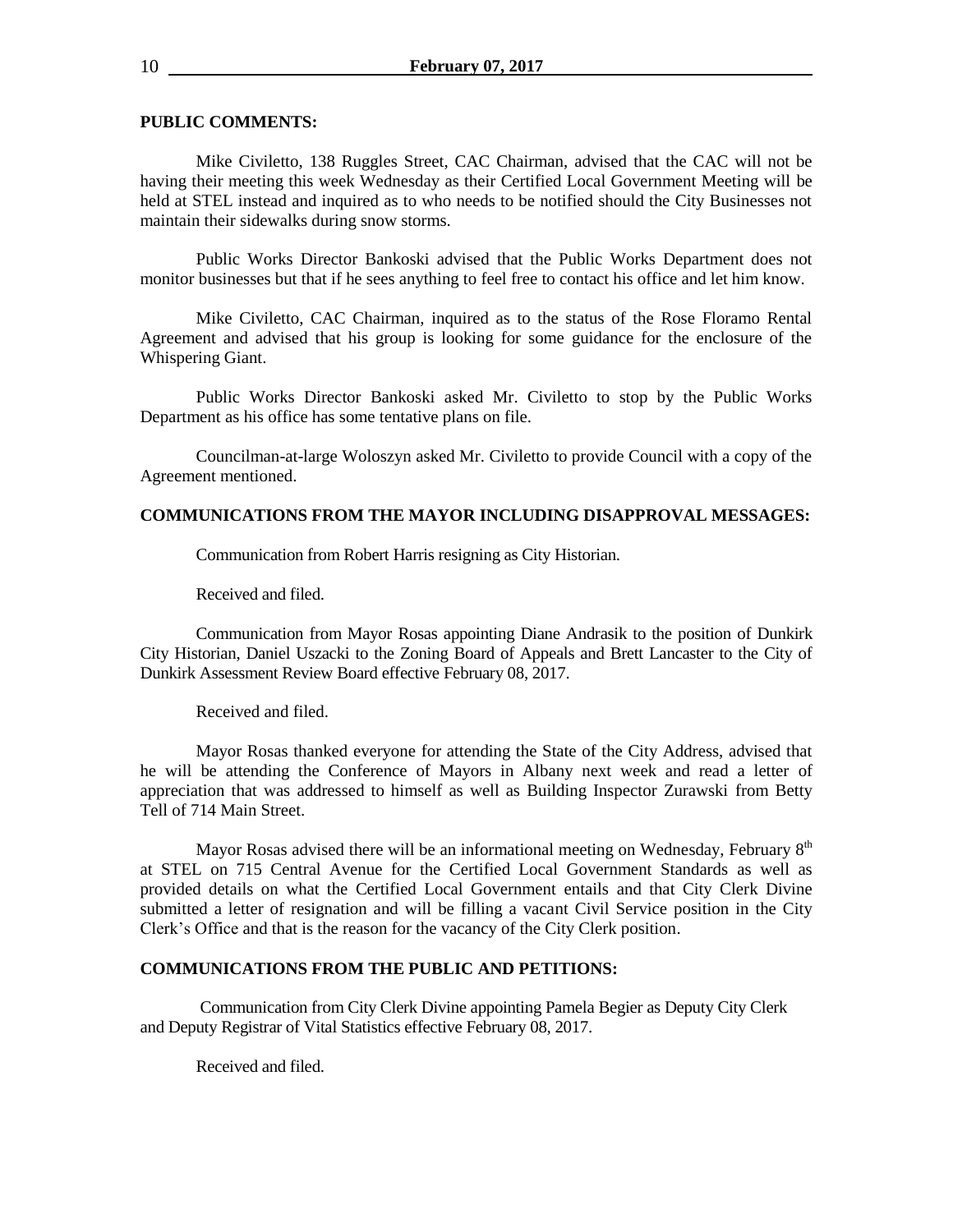Request from Christ Chapel Wesleyan Church to hold a Sunday worship service on August  $27<sup>th</sup>$ , 2017 at the Large Pavilion as well as approval for a bounce house and loudspeaker permit.

Councilman Williams reminded that there is a possibility of construction during this time as a reminder to anyone who is reserving a pavilion or having an event at the Park.

Councilman-at-large Woloszyn reiterated that there will be construction at both Wright Park and Point Gratiot and groups may need to be lenient in precise locations for their events.

Mayor Rosas advised Council that, as part of the bidding process, all construction should be completed by Memorial Day and in the event that it is not will be done in phases so that the Park's may still be used.

Councilman-at-large Woloszyn advised a motion was needed to refer to appropriate departments as well as approve subject to appropriate insurances and usual conditions.

Councilman Williams moved to approve. Seconded by Councilman Gonzalez.

Carried, all voting aye.

Request from Chautauqua Striders to hold the inaugural "Kids on the Move 5k" on Saturday, June  $17<sup>th</sup>$ , 2017 from 10:00 – 11:00 AM with the race starting and finishing on North Pangolin Street.

Councilwoman Szukala advised that during the workshop it was discussed about the route of this event not being part of the preferred City route established by the previous administration and that this event would have to change to accommodate that designated route.

Police Chief Ortolano advised that the Public Safety Committee made recommendations for an established route within the City for all road races as to not inconvenience area residence as well as require additional City personnel and that he recommends that the standard race route be used as well as that the organization provide adequate volunteers for race monitors.

Councilman-at-large Woloszyn advised a motion was needed to refer to appropriate departments as well as approve subject to appropriate insurances and usual conditions.

Councilwoman Szukala made a motion to approve. Seconded by Councilman Bamonto.

Carried, all voting aye.

Request from the Green Wave Division of the Fredonia Enactus group to hold an event for Earth Day 2017 on Saturday, April 22<sup>nd</sup>, 2017 at Washington Park.

Councilman-at-large Woloszyn advised a motion was needed to refer to appropriate departments as well as approve subject to appropriate insurances and usual conditions.

Councilman Gonzalez made a motion to approve. Seconded by Councilman Williams.

Carried, all voting aye.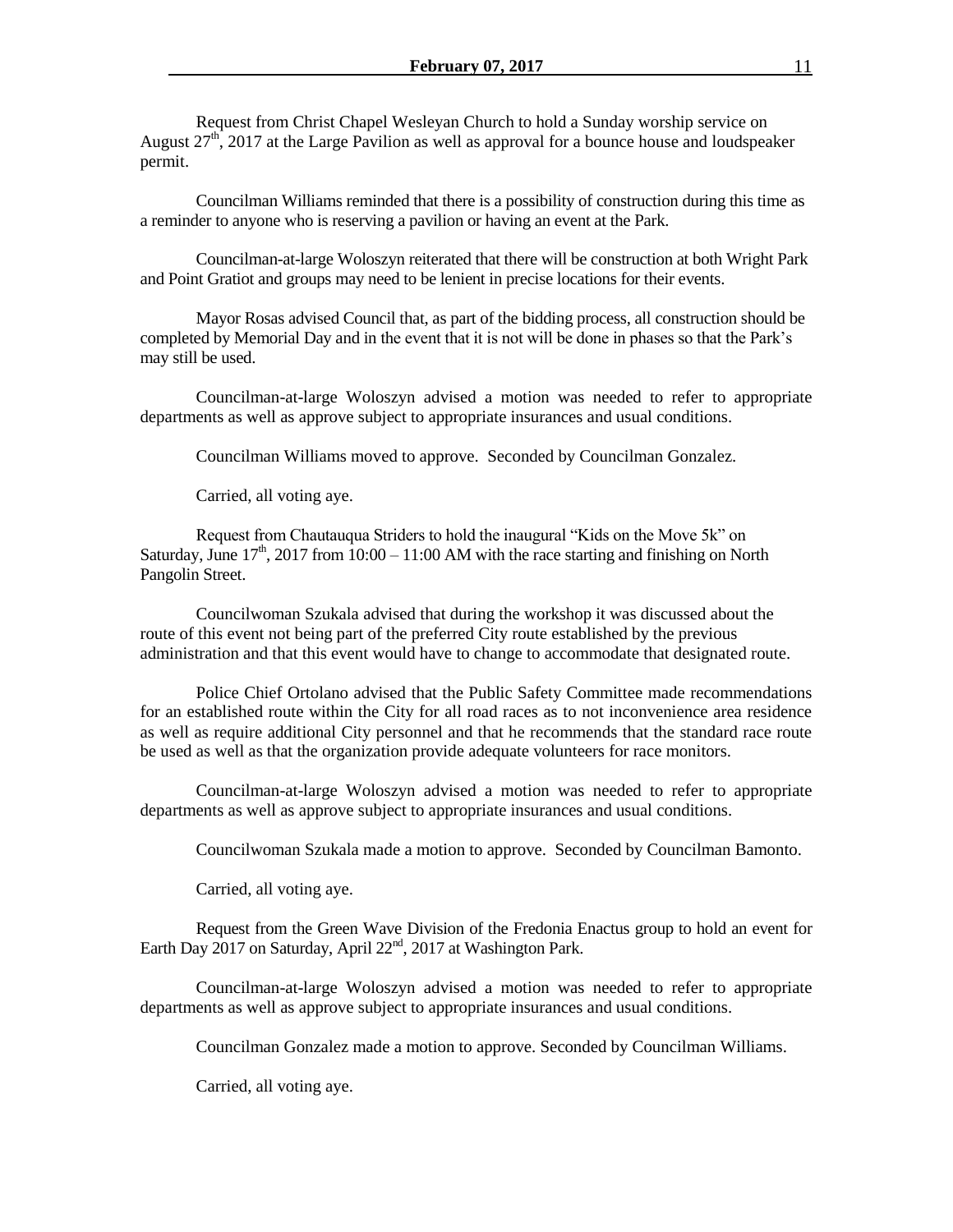Loudspeaker application from Christ Chapel Wesleyan Church for a portable fender on Sunday, August  $21<sup>st</sup>$ , 2017 from 10:30 AM until 2:30 PM at the Large Pavilion at Point Gratiot.

Loudspeaker application from Rookies on the Lake for live music, loud speakers and amplification from May  $1<sup>st</sup>$ , 2017 through October  $1<sup>st</sup>$ , 2017.

Loudspeaker application from Rosita Rosas for microphone, speakers and amplifiers on Saturday, July  $8<sup>th</sup>$ , 2017 from 3:00 PM until 5:00 PM at the Large Pavilion at Point Gratiot.

Councilman-at-large Woloszyn advised that there was an error on the loudspeaker application for Christ Chapel Wesleyan Church and that it should be Sunday, August  $27<sup>th</sup>$ ,  $2017$  from 10:30 AM until 2:30 PM.

Councilman Bamonto moved to approve. Seconded by Councilman Williams.

Carried, all voting aye.

Notice of Claim from Angela Garigal for alleged damages to her vehicle caused by a pothole while driving on Willow Road on January  $21^{st}$ , 2017.

Notice of Claim from Aida Vega for alleged damages to her vehicle caused by a pothole while driving on Doughty Street near Roberts Road on January  $15<sup>th</sup>$ , 2017.

Councilman Bamonto made a motion to refer to the City Attorney. Seconded by Councilwoman Szukala.

Carried, all voting aye.

#### **REPORTS OF STANDING COMMITTEES, BOARDS AND COMMISSIONS:**

Councilman Williams inquired to Director of Development Yanus for an update on the Wright Park Amenities Grant.

Director of Development Yanus advised she submitted the RFP to the State for review, the Wright Park Amenities Grant should be started and completed this year and that the final plans will include a Pickleball Court.

Councilman Bamonto inquired to City Engineer Woodbury for an update on the Howard Avenue Bridge, Building Inspector Zurawski for an update on the West Third Street House and to Public Works Director Bankoski and Building Inspector Zurawski for an update on the Lucas Avenue Project.

City Engineer Woodbury provided details of the Howard Avenue Project.

Building Inspector Zurawski advised that the Third Street property is currently in litigation in City Court and hopes to be resolved soon and that the Lucas Avenue project is on hold and will not be back until spring.

Public Works Director Bankoski advised that, due to a break in weather, some work has been done and the contractors could be around more depending on weather.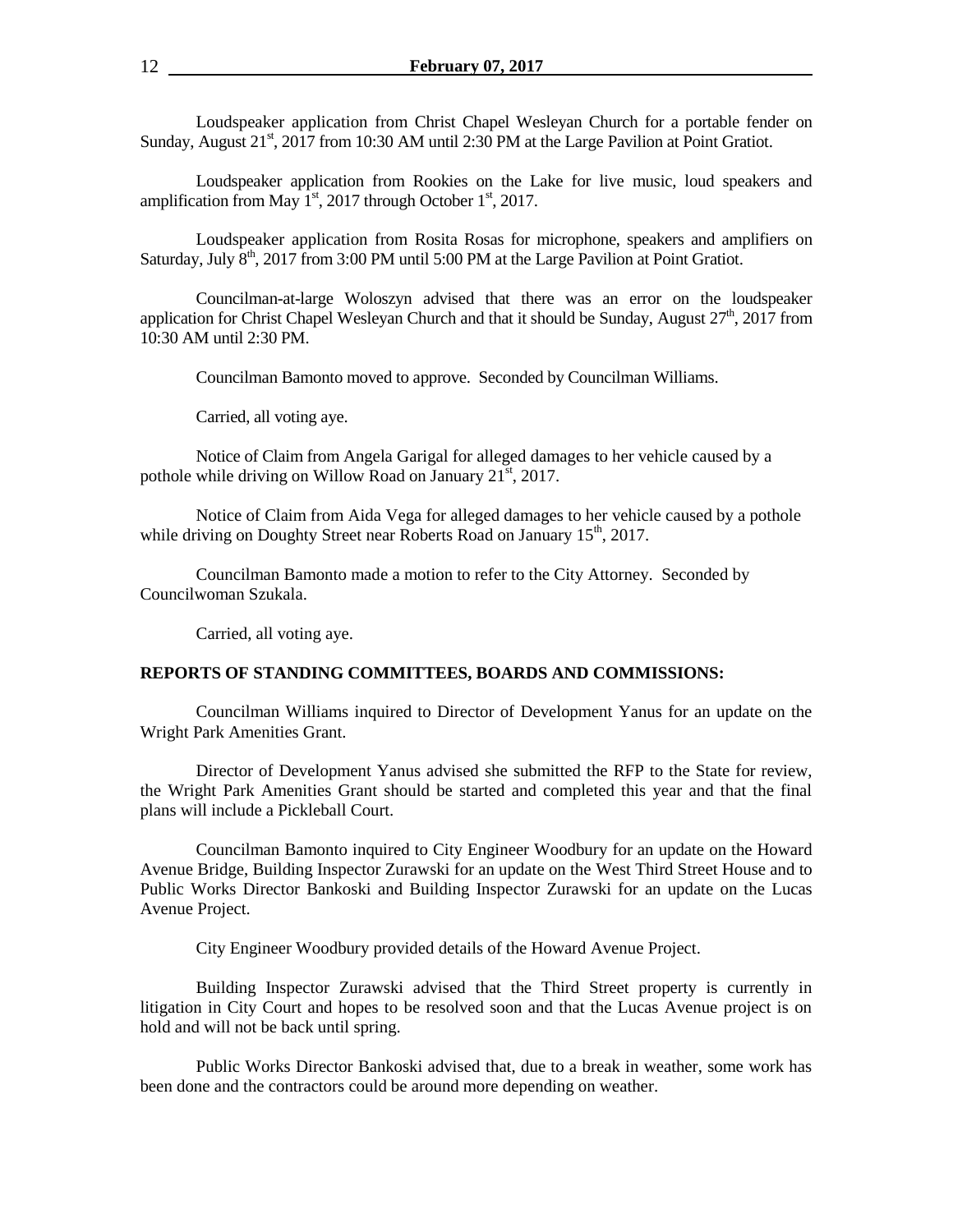Councilman Gonzalez advised the next Economic Development Meeting is scheduled for Tuesday, February 21<sup>st</sup> at 4:00 PM in the Mayor's Conference Room and explained to Mr. Civiletto that the Landlord issue is currently being addressed and reminded that there is a Local Law stating that the Business/Homeowner is responsible for maintaining snow covered sidewalks.

Councilwoman Szukala advised the next Public Safety Meeting is scheduled for February  $22<sup>nd</sup>$  at 4:00 PM in the Mayor's Conference Room, advised Mr. Civiletto the Landlord policy has been previously reviewed and was decided it would be hard to enforce but thinks they are on the right track with the zombie properties and asked Mayor Rosas to network while at his conference to see about changing the regulations on individuals being able to purchase auction properties without having stepped foot into the County.

Building Inspector Zurawski advised that since New York State enacted regulations he has seen more response from bank owned properties and a lengthier process to obtain properties that go up for sale.

Councilwoman Szukala inquired to Mayor Rosas for a status update on the changing/disbanding of the DLDC.

Mayor Rosas advised that this is in the process with City Attorney Connolly and Director of Development Yanus and is hoping to have this complete as soon as possible.

Councilman-at-large Woloszyn thanked Mr. Civiletto for spearheading the Certified Local Government meetings and reminded residents that Shelter Reservations for City of Dunkirk residents started on February1<sup>st</sup> and will start for non residents on February 15<sup>th</sup>.

# **UNFINISHED BUSINESS:**

#### **RESOLUTION #3-2017 JANUARY 17, 2017**

# **BY: COUNCILMAN BAMONTO**

# **INTRO NO. 1 TO LOCAL LAW #1-2017 CITY OF DUNKIRK, NEW YORK**

# **A LOCAL LAW TO AMEND ARTICLE XII, SECTION 12.00 OF THE DUNKIRK CITY CHARTER ENTITLED "Appointment and Qualifications"**

**BE IT ENACTED** by the Common Council of the City of Dunkirk, New York, as follows:

# **Section 1 Intent**

It is the intent of this Local Law to amend Dunkirk City Charter, Article XII, Section 12.00, to modify the required qualifications of the Fiscal Affairs Officer.

# **Section 2 Amendment of City Charter**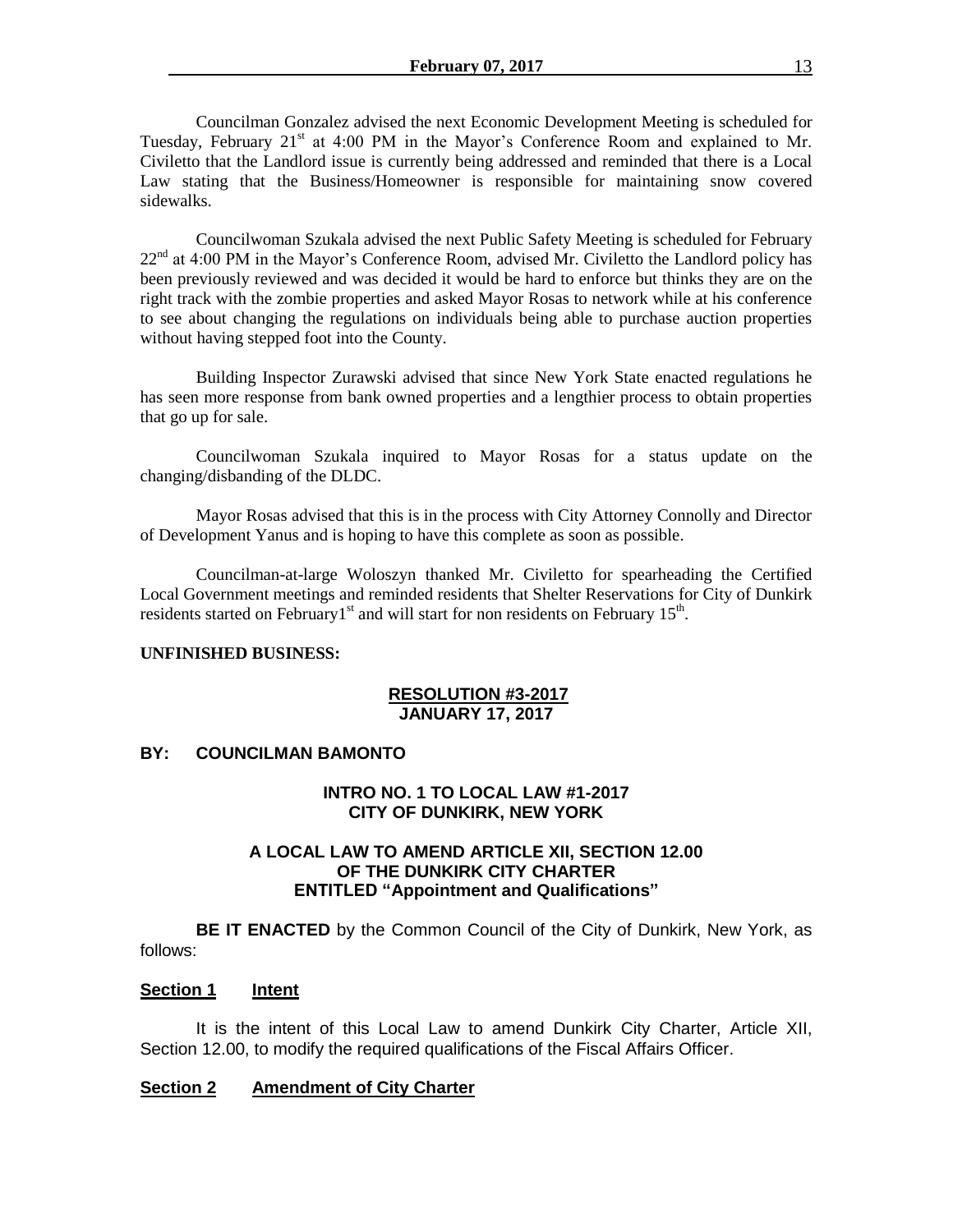Article XII, Section 12.00 of the Dunkirk City Charter, is hereby amended as follows:

# **DELETE:**

# **§12.00. Appointment and Qualifications.**

The Fiscal Affairs Officer shall be an independent officer of the City who shall be appointed by the Mayor with the consent of the Common Council and shall serve at the pleasure of the Mayor. The Fiscal Affairs Officer shall have a Bachelor's degree in accounting from an accredited college and have three years experience in the field of finance, budgeting and accounting.

# **AMEND TO:**

# **§12.00. Appointment and Qualifications.**

The Fiscal Affairs Officer shall be an independent officer of the City who shall be appointed by the Mayor with the consent of the Common Council and shall serve at the pleasure of the Mayor. The Fiscal Affairs Officer shall have a Bachelor's degree in accounting, or a related field, from an accredited college and have three years experience in the field of finance, budgeting and accounting.

# **Section 3 Effective Date**

This Local Law shall take effect immediately upon filing with the Secretary of State.

Councilwoman Szukala made a motion to remove Resolution #03-2017 from the Table. Seconded by Councilman Gonzalez.

Carried, all voting aye. REMOVED.

Vote on Resolution #03-2017:

Carried, all voting aye.

# **PRE-FILED RESOLUTIONS:**

#### **RESOLUTION #4-2017 FEBRUARY 7, 2017**

# **BY: ENTIRE COUNCIL**

# **AMEND BRUSH AND YARD WASTE POLICY**

**WHEREAS,** the City has enacted a brush and yard waste policy whereby the City allows contractors or others, whether "for hire" or otherwise, to dispose of reasonable quantities of brush and yard waste at the location(s) designated for such purpose by the City, and upon the terms and conditions as promulgated by the City in its own discretion upon obtaining an annual permit; and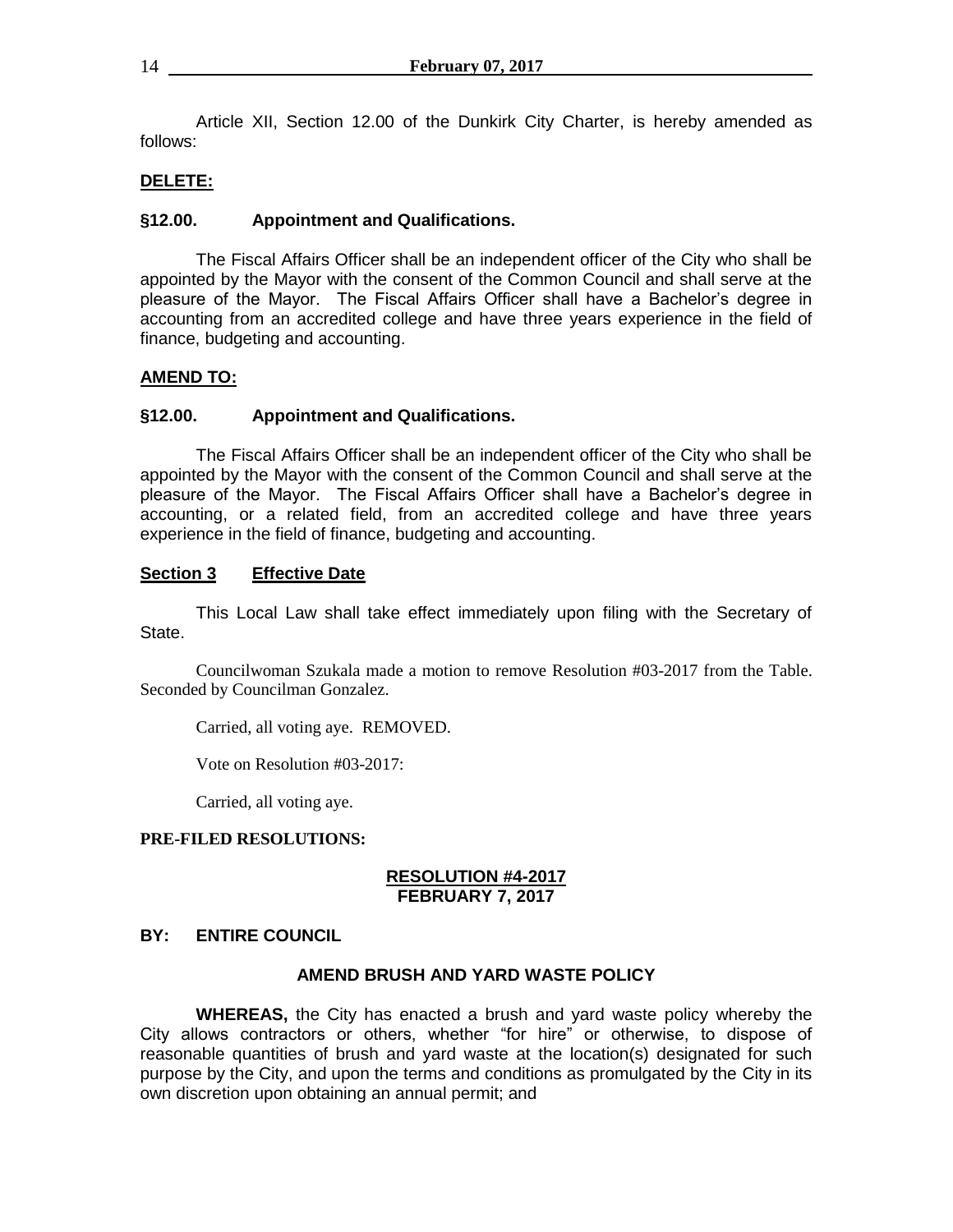**WHEREAS**, such annual permit is a non-exclusive, revocable license and shall not be transferrable to any other individual, partnership, corporation or other entity and any licensees shall comply with each and every term and condition as detailed by the City and such permit shall be revocable by the City at any time; and

**WHEREAS**, the cost to the city to provide such service and administer the permit system has increased; now therefore be it hereby

**RESOLVED,** that the annual fee for a Brush and Yard Waste permit sticker, payable in full and in advance, shall increase to Three Hundred Dollars and Zero Cents (\$300.00) for the first vehicle and One Hundred Fifty Dollars and Zero Cents (\$150.00) for each additional vehicle owned and operated by the same contractor.

Carried, all voting aye.

# **RESOLUTION # 05 -2017 February 7, 2017**

# **BY: COUNCILMAN WILLIAMS**

# **AUTHORIZING BUDGET LINE MODIFICATIONS For Fiscal Year 2017**

**WHEREAS,** it is anticipated that some expenses will exceed their entire budgetary essentials, and it is anticipated that some appropriations will have surpluses for Fiscal Year 2017, ending December 31, 2017; now, therefore, be it

**RESOLVED**, that the Fiscal Affairs Officer is hereby authorized and directed to make the following modifications to the Fiscal Year 2017 budget:

# **Fund 1 - General Fund**

| <b>Account Number</b>        | <b>Department</b>         | Line                         | Change        |
|------------------------------|---------------------------|------------------------------|---------------|
| 001.1620.2005                | <b>Building-City Hall</b> | <b>Equipment Non-Capital</b> | \$<br>1,700   |
| 001.1620.4021                | <b>Building-City Hall</b> | Repair / Maintenance         | \$<br>(1,700) |
|                              |                           | <b>TOTAL</b>                 | \$            |
| <b>Fund 1 - General Fund</b> |                           |                              |               |
| <b>Account Number</b>        | <b>Department</b>         | <b>Line</b>                  | Change        |
| 001.1620.2005                | <b>Building-City Hall</b> | Equipment Non-Capital        | \$<br>5,000   |
| 001.5142.4007                | Snow Removal              | Salt                         | \$<br>(5,000) |
|                              |                           | <b>TOTAL</b>                 | \$            |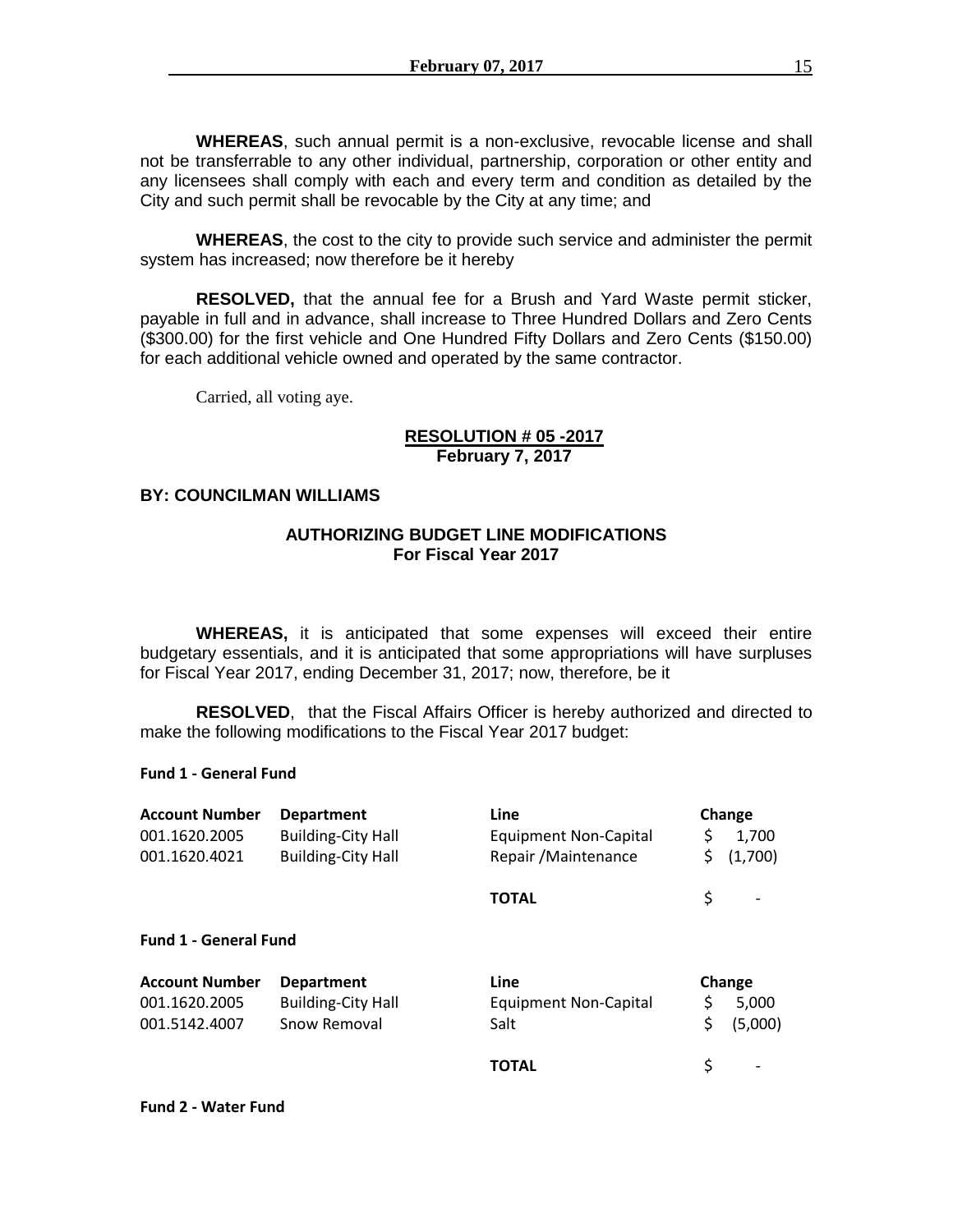| <b>Account Number</b> | <b>Department</b>         | Line                           | Change |                          |
|-----------------------|---------------------------|--------------------------------|--------|--------------------------|
| 002.8350.4023         | <b>Water Distribution</b> | Repair Maintenance Vehicles \$ |        | 5.000                    |
| 002.8350.4150         | <b>Water Distribution</b> | Rent Lease                     |        | \$ (5,000)               |
|                       |                           |                                |        |                          |
|                       |                           | <b>TOTAL</b>                   |        | $\overline{\phantom{a}}$ |

Councilman-at-large Woloszyn advised that there were typos with the account numbers associated with the Water Distribution Department and the Resolution will be corrected to show 002.8340.4023 & 002.8340.4150 respectively.

# **RESOLUTION # 05 -2017 February 7, 2017**

# **BY: COUNCILMAN WILLIAMS**

# **AUTHORIZING BUDGET LINE MODIFICATIONS For Fiscal Year 2017**

**WHEREAS,** it is anticipated that some expenses will exceed their entire budgetary essentials, and it is anticipated that some appropriations will have surpluses for Fiscal Year 2017, ending December 31, 2017; now, therefore, be it

**RESOLVED**, that the Fiscal Affairs Officer is hereby authorized and directed to make the following modifications to the Fiscal Year 2017 budget:

#### **Fund 1 - General Fund**

| <b>Account Number</b>        | <b>Department</b>         | Line                         |    | Change  |  |
|------------------------------|---------------------------|------------------------------|----|---------|--|
| 001.1620.2005                | <b>Building-City Hall</b> | <b>Equipment Non-Capital</b> | \$ | 1,700   |  |
| 001.1620.4021                | <b>Building-City Hall</b> | Repair / Maintenance         | \$ | (1,700) |  |
|                              |                           | <b>TOTAL</b>                 | \$ |         |  |
| <b>Fund 1 - General Fund</b> |                           |                              |    |         |  |
| <b>Account Number</b>        | <b>Department</b>         | Line                         |    | Change  |  |
| 001.1620.2005                | <b>Building-City Hall</b> | <b>Equipment Non-Capital</b> | \$ | 5,000   |  |
| 001.5142.4007                | Snow Removal              | Salt                         | \$ | (5,000) |  |
|                              |                           | <b>TOTAL</b>                 | \$ |         |  |
| <b>Fund 2 - Water Fund</b>   |                           |                              |    |         |  |
| <b>Account Number</b>        | <b>Department</b>         | Line                         |    | Change  |  |
| 002.8340.4023                | <b>Water Distribution</b> | Repair Maintenance Vehicles  | S. | 5,000   |  |
| 002.8340.4150                | <b>Water Distribution</b> | Rent Lease                   | \$ | (5,000) |  |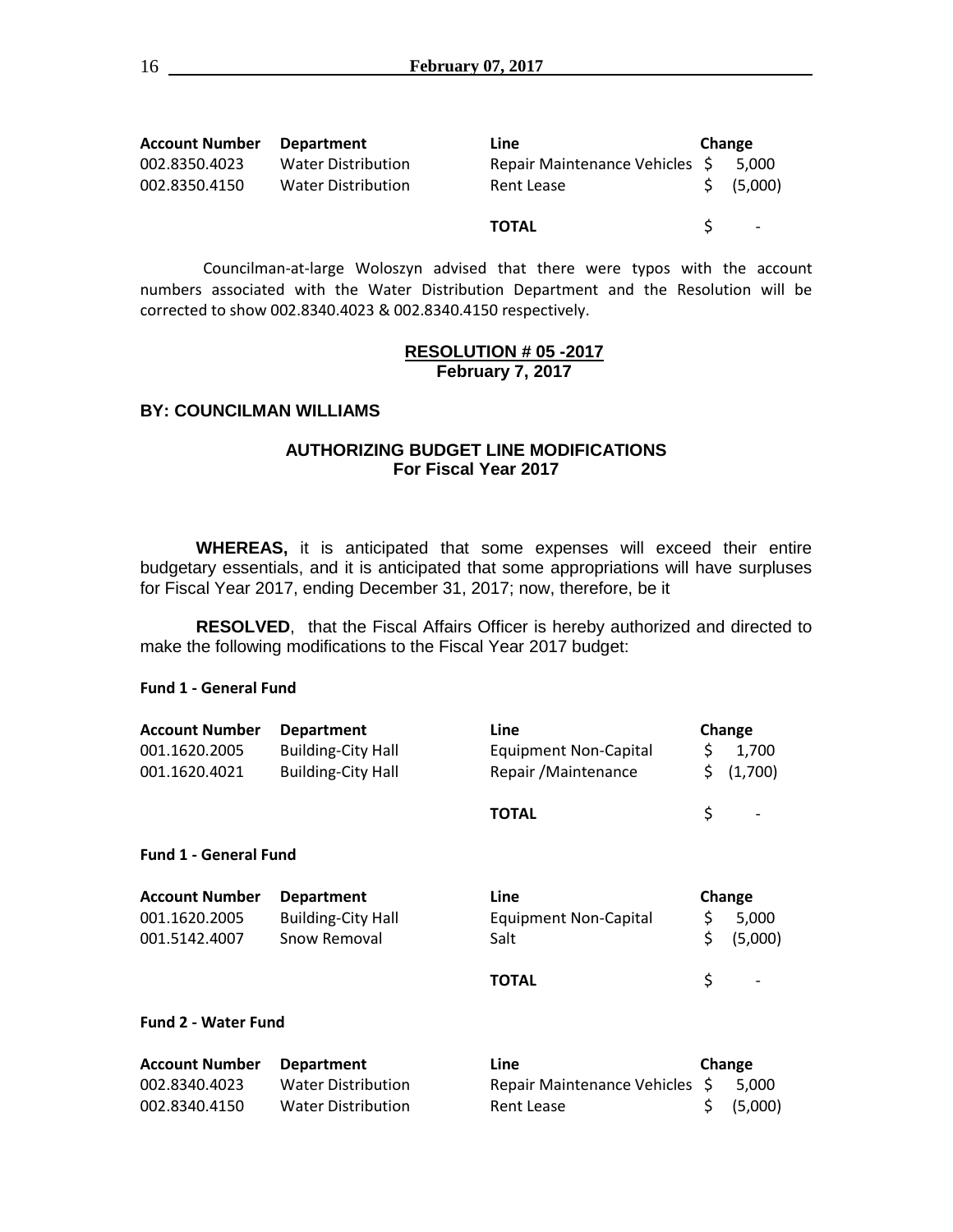**TOTAL** \$ -

Carried, all voting aye.

# **RESOLUTION # 06 -2017 February 7, 2017**

### **BY: COUNCILMAN WILLIAMS**

# **AUTHORIZING BUDGET LINE MODIFICATIONS For Fiscal Year 2017**

**WHEREAS,** there is a need to make timely adjustments to the 2017 Fiscal Year to address modifications in certain line items for receipt of restricted drug enforcement funds, now, therefore, be it

**RESOLVED**, that the Fiscal Affairs Officer is hereby authorized and directed to make the following line item budget modifications to properly reflect needed modifications in certain line items in the Fiscal Year 2017 budget:

# **Fund 1 - General Fund**

| <b>Account Number</b>          | <b>Department</b>   | Line                            | Change |           |
|--------------------------------|---------------------|---------------------------------|--------|-----------|
| Revenue<br>001.0001.2264       | General Fund        | Restricted Drug Enforcement \$  |        | 22.461.56 |
| Appropriation<br>001.3120.4240 | Police-General Fund | <b>Restricted Drug Purchase</b> | S      | 22.461.56 |

Carried, all voting aye.

### **RESOLUTION #7-2017 FEBRUARY 7, 2017**

# **BY: ENTIRE COUNCIL**

# **CONSENT TO APPOINTMENT OF CITY CLERK**

**WHEREAS,** Section 2-10.02 of the City Code provides that the City Clerk shall be appointed by the Mayor, with the consent of the Common Council; and

**WHEREAS,** pursuant to Section 2-10.02 of the City Code, Mayor Wilfred Rosas has appointed Edwin Ramos, 214 South Roberts Road, Dunkirk, New York, to the position of City Clerk and Registrar of Vital Statistics for the City of Dunkirk, subject to the consent of the Common Council; now, therefore, be it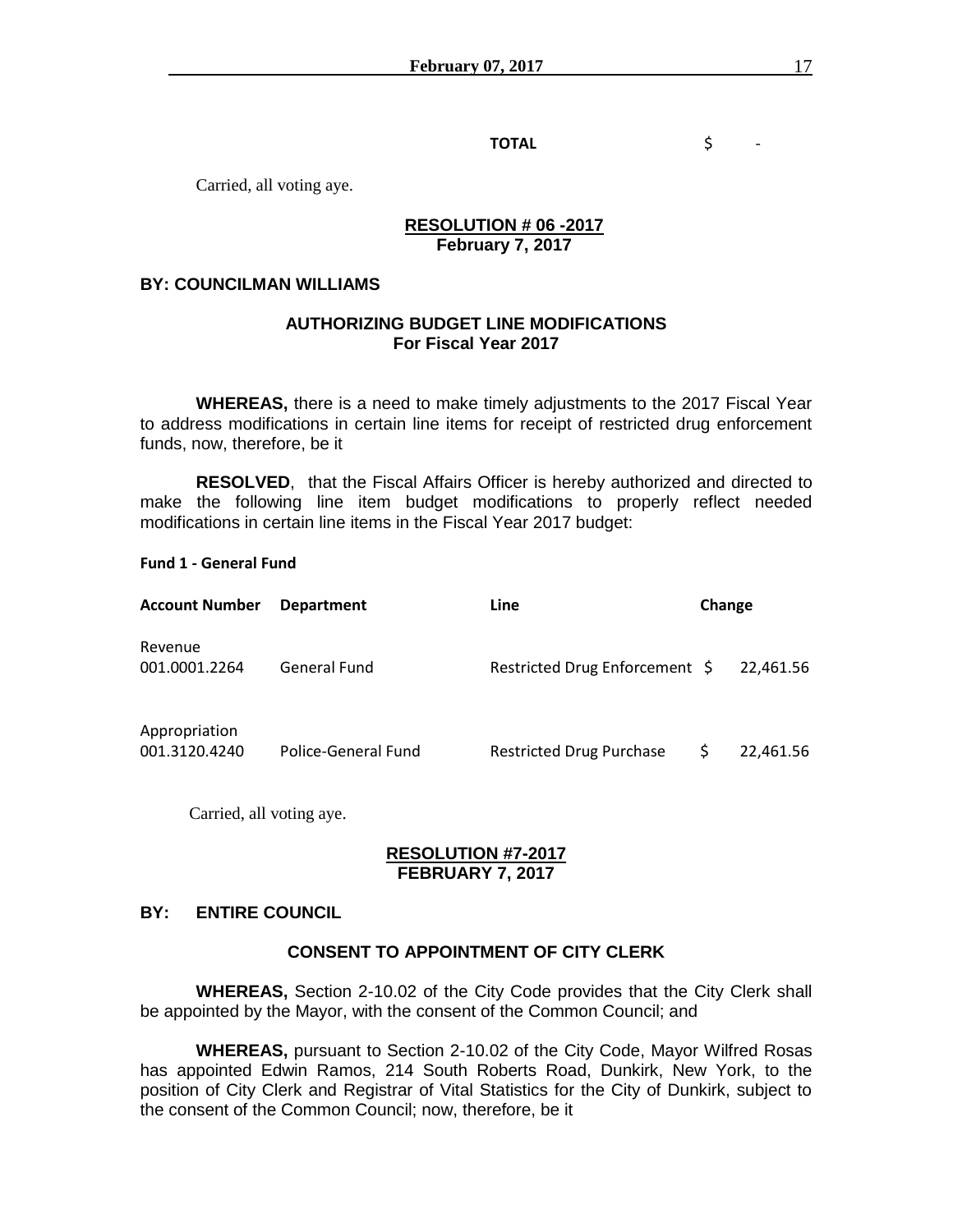**RESOLVED,** that Edwin Ramos, 214 South Roberts Road, Dunkirk, New York, be confirmed as City Clerk and Registrar of Vital Statistics for the City of Dunkirk, effective February 8, 2017, at the rate of Sixteen Dollars and Zero Cents (\$16.00) per hour, not to exceed thirty-two (32) hours per week.

Carried, all voting aye.

#### **RESOLUTION #\_8-2017 February 7, 2017**

# **BY: ENTIRE COUNCIL**

# **SUBMISSION OF FY2014 Consolidated Annual Performance & Evaluation Report (CAPER) TO HUD**

**WHEREAS,** the City of Dunkirk receives funding each year from the United States Department of Housing and Urban Development (HUD) through the Community Development Block Grant (CDBG) program, and

**WHEREAS**, the City develops a *CAPER* each year which outlines the city's accomplishments for the prior fiscal year, and

**WHEREAS,** according to the City's approved CDBG Citizen Participation Plan, the City's proposed allocations have been presented to the public and interested elected representatives via one public hearing and a thirty-day public review and comment period has been afforded to City residents until February 6, 2017, now, therefore, be it

**RESOLVED,** the following accomplishments will be documented in the Fiscal Year 2014 CAPER to be submitted to HUD for review on February 8, 2017:

The Boys & Girls Club Club Tech program was funded for \$10,000 and assisted 153 kids in learning computer skills such as Microsoft Office and internet research: 54% were extremely low income, 21% were low income and 11% were moderate income; 26% were Hispanic and 4% were black.

Meals on Wheels delivered 196 meals to four extremely low income residents and were awarded \$6,000: 50% male, 50% female; 50% Hispanic and 50% female head of household.

Phases I and II Environmental Assessments were done of the Mulholland Spring Building funded for a total of \$170,925.

Chautauqua Opportunities Inc. was funded for \$250,000 and had five properties under contract.

Carried, all voting aye.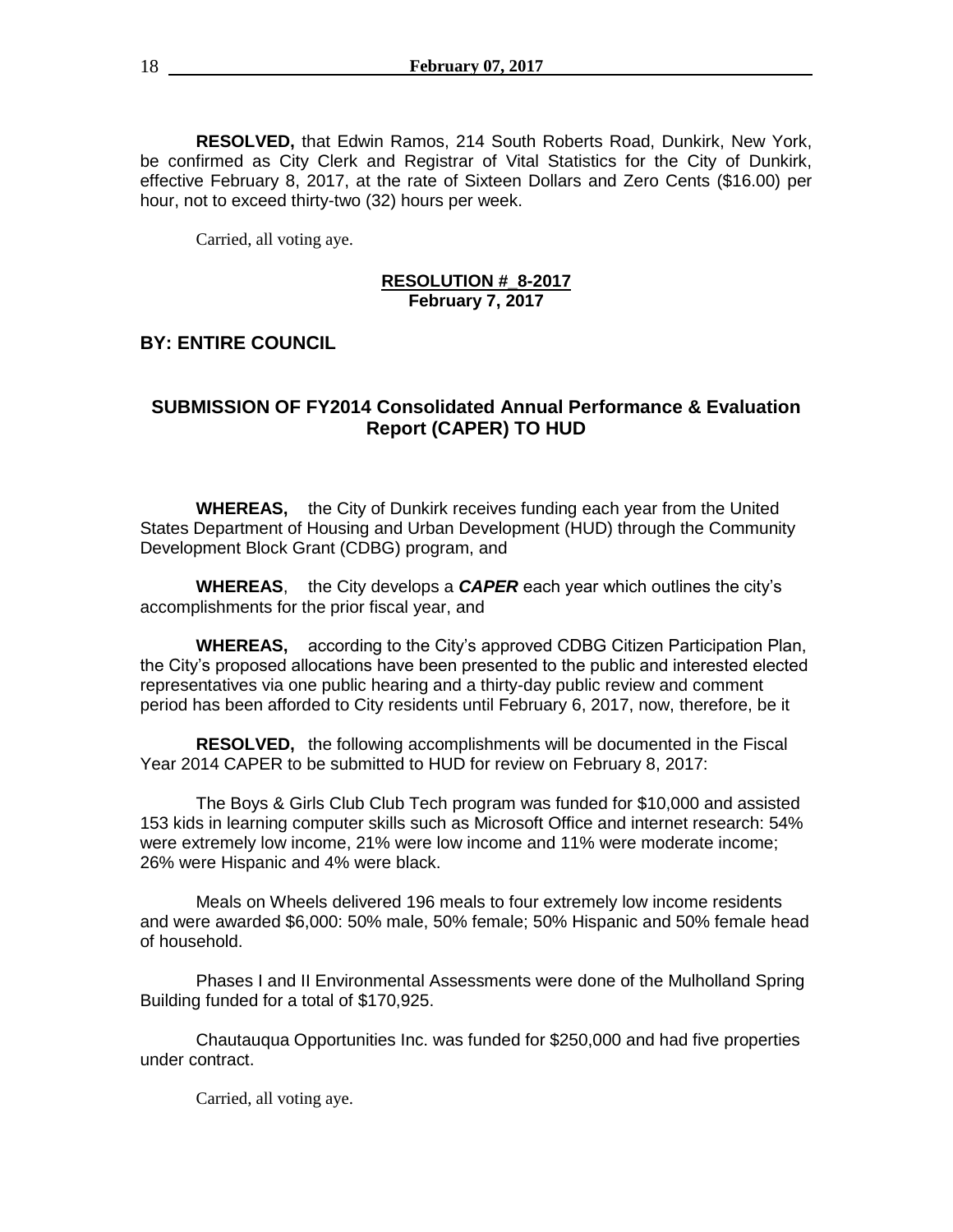#### **RESOLUTION #9-2017 FEBRUARY 7, 2017**

# **BY: ENTIRE COUNCIL**

#### **CONSENT TO APPOINTMENT OF FISCAL AFFAIRS OFFICER**

**WHEREAS,** Section 2-12.01 of the City Code provides that the Fiscal Affairs Officer shall be appointed by the Mayor, with the consent of the Common Council; and

**WHEREAS,** pursuant to Section 2-12.01 of the City Code, Mayor Wilfred Rosas has appointed Christine M. Pinkoski, 6548 Route 5, Portland, New York, to the position of Fiscal Affairs Officer for the City of Dunkirk, subject to the consent of the Common Council; now, therefore, be it

**RESOLVED,** that Christine M. Pinkoski, 6548 Route 5, Portland, New York, be confirmed as Fiscal Affairs Officer for the City of Dunkirk, effective February 8, 2017, at the rate of Thirty Thousand (\$30,000.00) Dollars per year, part time, twenty-four (24) hours per week.

Councilman Williams inquired to Mayor Rosas about the residency of Ms. Pinkoski.

Mayor Rosas advised that he has had discussion with Ms. Pinkoski and it was decided that she has up to one year to make a move into the City.

Carried, all voting aye.

# **RESOLUTION #10-2017 FEBRUARY 7, 2017**

# **BY: COUNCILMAN WILLIAMS**

# **AUTHORIZING PROFESSIONAL SERVICES CONTRACT FOR THE JULY 4TH FIREWORKS DISPLAY**

**WHEREAS**, the qualified and licensed professional services company, **Zambelli Fireworks Internationale**, which has supplied quality fireworks to the City of Dunkirk in the recent prior years, proposes a fireworks show of equal quality and length at no increase in cost to that of 2016, and said company has a consecutive multi-year history of good performances with the City of Dunkirk, in the opinion of the Department of Public Works, now, therefore, be it

**RESOLVED**, that the Mayor be, and hereby is, authorized to execute a contract, on behalf of the City of Dunkirk, with **Zambelli Fireworks Internationale,**  PO Box 1463, New Castle PA 16103-1463, in the amount of Thirty Thousand Dollars and Zero Cents (\$30,000.00) for the July 4, 2017 (rain date July 5, 2017) fireworks display, in accordance with the proposal to match last year's quality and duration of service at the same cost.